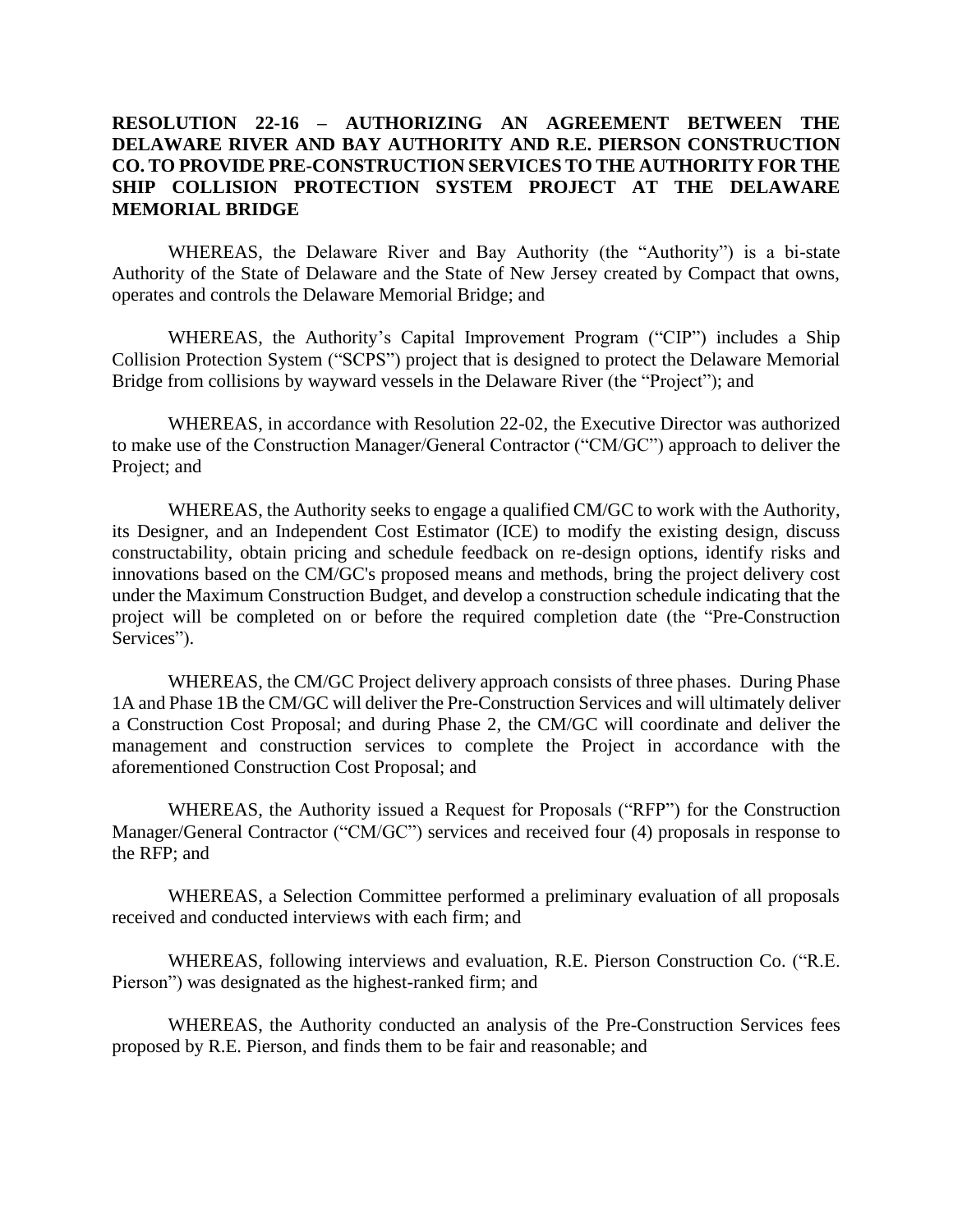WHEREAS, the Authority wishes to enter into a Pre-Construction Services Agreement with R.E. Pierson. Notwithstanding the forgoing, if the DRBA is not satisfied with the work of R.E. Pierson during Phase 1A, the Authority will have no obligation to proceed to Phase 2 of the Project with R.E. Pierson; and

THEREFORE, BE IT RESOLVED, that the Executive Director is hereby authorized to finalize the terms and conditions of a Pre-Construction Services Agreement with R.E. Pierson to provide Pre-Construction Services and to have such Agreement, with the advice and consent of Counsel, executed by the Chairperson, Vice-Chairperson and Executive Director. Additionally, at the conclusion of Project Phase 1, if the Authority, its consultant Project Designer and an Independent Cost Estimator each agree that the CM/GC's Construction Cost Proposal is within a defined range and that the CM/GC can meet the required project constraints, upon the additional approval of the Chairperson and Vice-Chairperson, the Executive Director is hereby authorized to finalize the terms and conditions of a subsequent Contract with R.E. Pierson for the management and construction of the of the Project and to have such Contract, with the advice and consent of Counsel, executed by the Executive Director.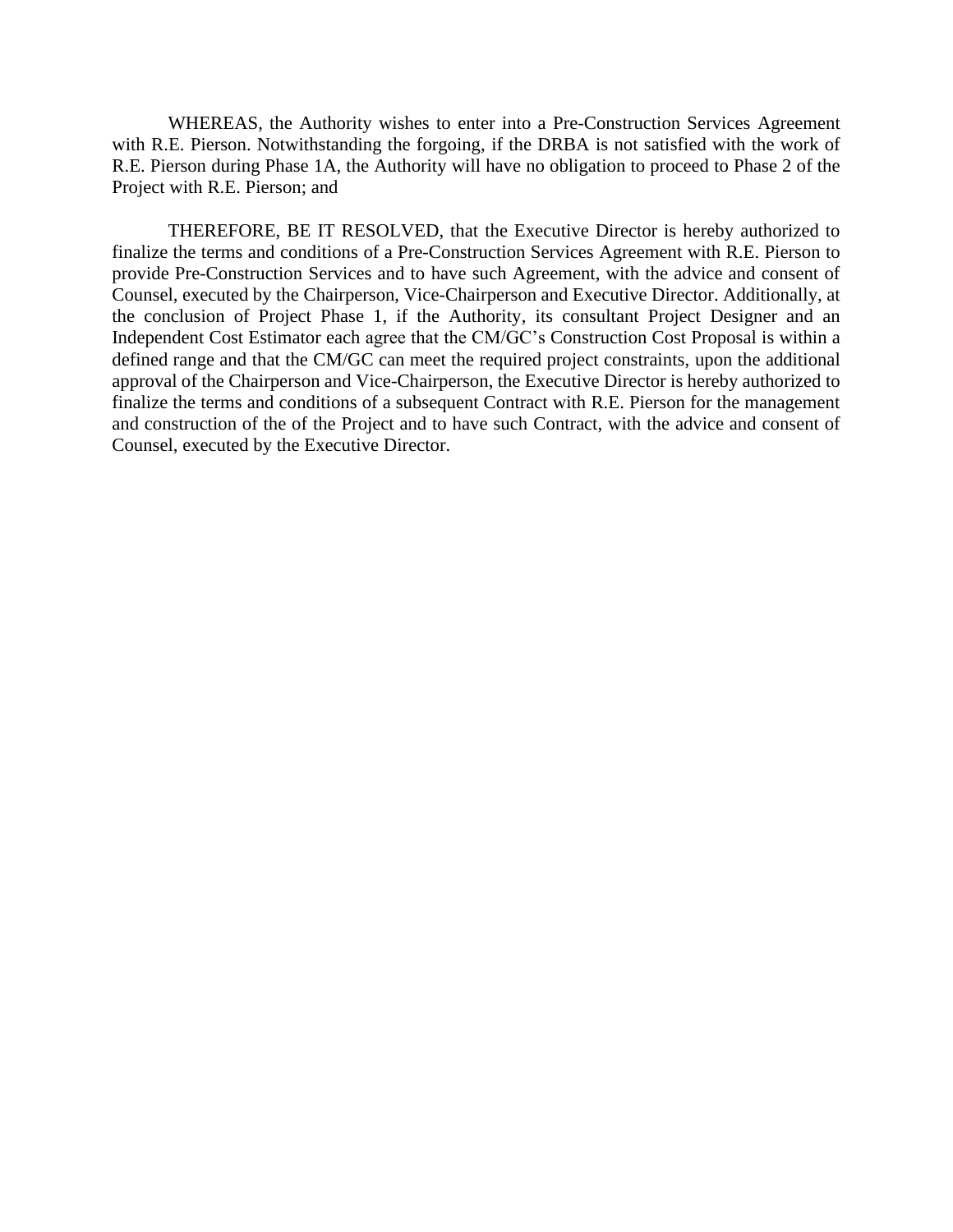## **Resolution 22-16 Executive Summary Sheet**

**Resolution:** Authorizing an agreement between the Delaware River and Bay Authority and R.E. Pierson Construction Co. to provide pre-construction services to the Authority for the Ship Collision Protection System Project at the Delaware Memorial Bridge

**Committee:** Projects Committee

**Committee/ Board Date:** April 19, 2021

## **Purpose of Resolution:**

To authorize the Delaware River and Bay Authority and R.E. Pierson Construction Co. to enter into an agreement for pre-construction services for the Ship Collision Protection System Project at the Delaware Memorial Bridge.

Additionally, upon the approval of the Chairperson and Vice-Chairperson, and with the advice and consent of Counsel, this resolution authorizes the Executive Director to finalize and execute a subsequent Contract with R.E. Pierson to provide the management and construction of the Project, if the Authority, its consultant Project Designer and an Independent Cost Estimator each agree that the CM/GC's Construction Cost Proposal is within a defined range and that the CM/GC can meet the required project constraints.

## **Background for Resolution:**

This Resolution is a product of Resolution 22-02, which authorized the Authority to pursue a Construction Manager/General Contractor ("CM/GC") approach for the Ship Collision Protection System project at the Delaware Memorial Bridge. Following Resolution 22-02, the Authority developed an RFP for CM/GC Services for the project and solicited and received proposals from the following four (4) firms:

Agate Construction Co., Inc. PKF Mark III, Inc./Wagman, a Joint Venture R.E. Pierson Construction Co. Weeks/Trumbull, a Joint Venture

The Selection Committee conducted interviews with each firm and utilized the published evaluation criteria to establish a final ranked list of firms, with R.E. Pierson Construction Co. being identified as the highest-ranked. The Authority then requested a Pre-Construction Services Cost Proposal from R.E. Pierson, analyzed the rates proposed and, following negotiations, determined the maximum rates and fees to be fair and reasonable.